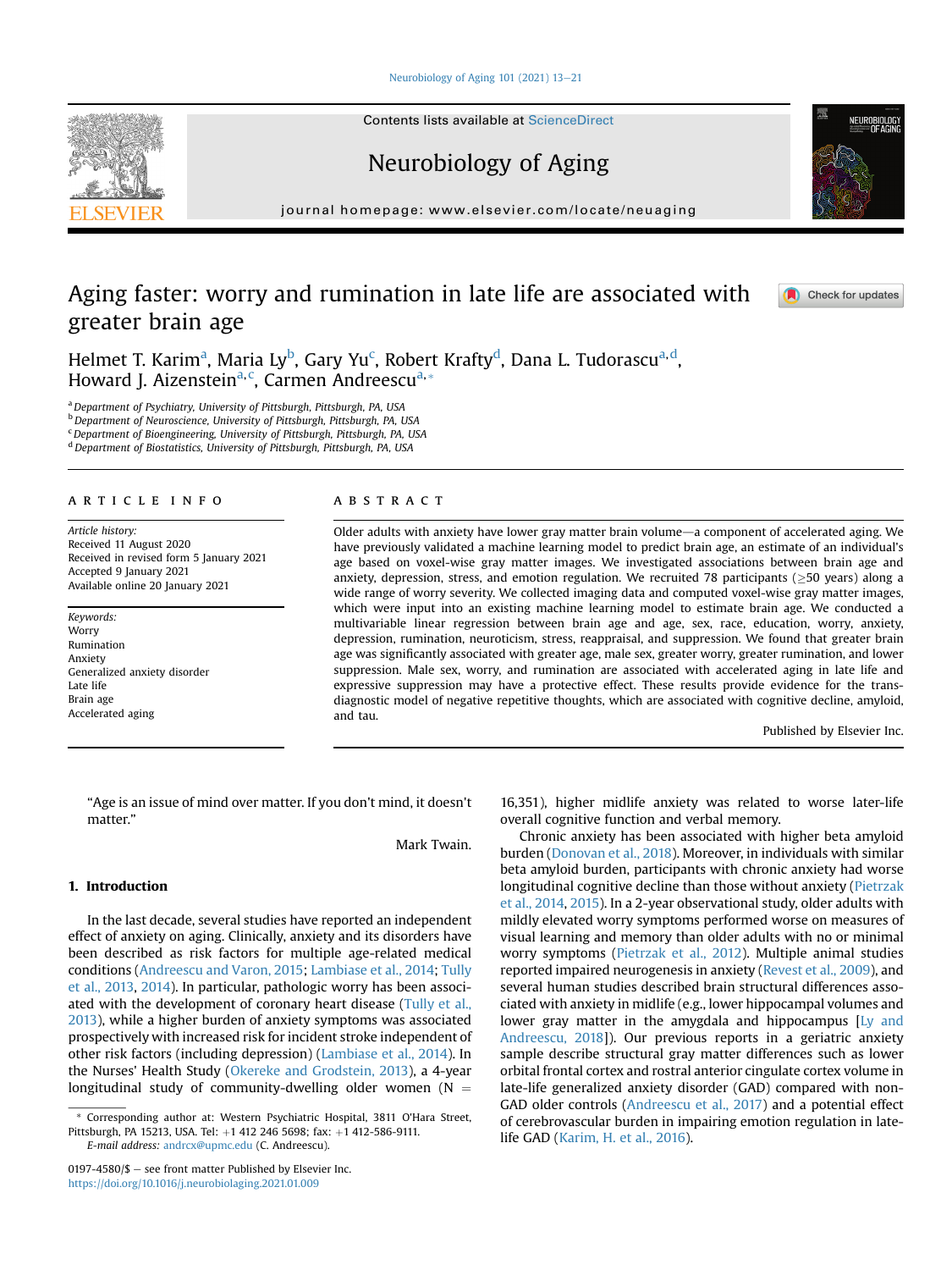These studies indicate that anxiety and/or worry may contribute to accelerated aging. The putative mechanisms include molecular aging markers (e.g., shortened telomeres [[Okereke et al., 2012\]](#page-7-8)) and increased stress response including chronic inflammatory stress, increased hypothalamic-pituitary-adrenocortical activity and excessive autonomic responses [\(O'Donovan et al., 2010,](#page-7-9) [2013;](#page-7-10) [Perna](#page-7-11) [et al., 2016\)](#page-7-11). However, research in this area is still in early stages, and the pathways linking anxiety or worry with brain aging remain unclear.

Brain age prediction uses machine learning to estimate an individual's chronological age from neuroimaging data ([Cole, 2020;](#page-7-12) [Cole et al., 2015](#page-7-13); [Cole and Franke, 2017;](#page-7-14) [Ly et al., 2019\)](#page-7-15). Individuals whose brain is estimated to be older than age-matched healthy peers (higher brain age than chronological age) may have experienced a higher cumulative exposure to brain insults or were more impacted by those pathologic insults or alternatively reflect nonneurodegenerative processes. Brain age may indicate a potential discrepancy between biological and chronological age, suggesting that pathologic neuroprogression (combination of neurodegeneration, neurotoxicity, and lowered neuroplasticity) is associated with accelerated aging [\(Perna et al., 2016](#page-7-11)). These models have been used recently to demonstrate the association between greater brain age with cognitive impairment, Alzheimer's disease, traumatic brain injury, and mortality ([Cole et al., 2015](#page-7-13), [2018;](#page-7-16) [Cole](#page-7-14) [and Franke, 2017](#page-7-14); [Liem et al., 2017](#page-7-17); [Ly et al., 2019](#page-7-15)).

We have previously developed a machine learning model for estimating brain age from neuroimaging scans while accounting for amyloid status in a large cohort ( $n = 757$ ) [\(Ly et al., 2019](#page-7-15)). Our brain age prediction model contextualizes whole brain structural information of a test cohort against structural information from a large healthy participant cohort (i.e., without psychiatric disorders, cognitive impairment, or significant brain amyloid) spanning a wide range of ages  $(20-85 \text{ years})$  to generate a machine learning-based prediction of the test participant's chronological age. In this way, discrepancies between actual chronological age and predicted brain age in test groups may indicate pathologic disruption or acceleration of the aging process. We were able to delineate significant differences in brain age relative to chronological age between cognitively normal individuals with and without significant amyloid beta deposition in the brain [\(Ly et al.,](#page-7-15) [2019](#page-7-15)).

Most of the studies available regarding the potential effect of late-life anxiety in accelerated aging use heterogenous and often nonspecific measures for anxiety. Anxiety and its disorders encompass multiple clinical constructs such as worry, rumination, and somatization [\(Zebb and Beck, 1998](#page-8-3)) and are highly comorbid with both depression and neuroticism [\(Clark et al., 1994;](#page-7-18) [Hettema](#page-7-19) [et al., 2004](#page-7-19), [2006](#page-7-20)). It is thus more difficult to detangle the specific effect of various phenotypes on accelerated aging [\(Andreescu et al.,](#page-6-2) [2015a\)](#page-6-2). In addition, the highly heterogenous changes that occur in aging make it difficult to interpret various cross-sectional studies that point toward an association between anxiety and aging.

In the present study, we aimed to test if the different anxiety phenotypes (worry, global anxiety, and rumination) as well as their more frequent comorbidities (depression severity and neuroticism) were associated with brain aging. Given the hypothesis regarding the role of increased stress response, we also included the Perceived Stress Questionnaire [\(Cohen et al., 1983](#page-7-21)) in the model. Given our previous reports regarding emotion regulation deficits in late-life anxiety ([Andreescu et al., 2015b;](#page-6-3) [Karim et al., 2016a](#page-7-7), [2017\)](#page-7-22), we also included in the current model the Emotion Regulation Questionnaire (ERQ), a self-report measure of 2 emotion regulation strategies (cognitive reappraisal and expressive suppression) ([Gross](#page-7-23) [and John, 2003\)](#page-7-23).

#### 2. Methods

#### 2.1. Participants and study design

Participants were recruited through the functional neuroanatomy correlates of worry in older adults (FINA) study (R01 MH108509). We recruited participants ( $n = 78$ ) who were 50 years and older with and without anxiety (generalized anxiety disorder, panic disorder, social phobia, etc.) and/or mood disorders (e.g., major depressive disorder, persistent depressive disorder, or unspecified depressive disorder). Diagnosis was assessed through the structured clinical interview for DSM V (SCID). Our cohort had 23 participants with GAD (29%), 58 with any other anxiety disorder (74%), and 25 with current or lifetime prevalence of major depressive disorder (32%). We also report these and other diagnoses in the results. Inclusion of these variable diagnoses allowed for representation of worry severity along a wide spectrum, such that worry was normally distributed. Participants were excluded if they were diagnosed with autism spectrum disorders, intellectual development disorder, or any form of psychosis or bipolar disorder. Other exclusion criteria were a diagnosis of major neurocognitive disorder (e.g., dementia), a modified mini-mental state examination (3MSE) score <84, a diagnosis of personality disorder, increased suicide risk, use of antidepressants within the last 5 to 14 days, history of drug/alcohol abuse within last 6 months, use of high doses of benzodiazepines (greater than equivalent to 2 mg of lorazepam), uncorrected vision problems that would preclude neuropsychiatric testing, below 6th grade level of reading, clinical diagnosis of cerebrovascular accident, multiple sclerosis, and vasculitis or significant head trauma. Participants with ferromagnetic objects in body, claustrophobia, or too large to fit in an MRI scanner were also excluded.

When appropriate, participants underwent an adequate washout on antidepressants determined by the primary psychiatrist on the study (CA). For fluoxetine, the washout interval was 6 weeks. Participants who were prescribed low-dose psychotropics for pain, sleep disturbances, and/or medical conditions were allowed to continue them in most circumstances. The following common antidepressants were allowed at low doses due to medical reasons: amitriptyline (50 mg/d), doxepin (50 mg/d), trazodone (100 mg/d), and imipramine (50 mg/d). There were 7 participants who had taken psychotropics (although tapered off for the scan) but they did not differ in brain age, although this does not necessarily indicate an association or lack thereof with psychotropics-we do not include psychotropics as a covariate in further analysis. Participants were recruited from the Pittsburgh area via Pitt $+$ Me (website resource from the university), in-person recommendations, flyers, and radio/television advertisements. This study was approved by the University of Pittsburgh Institutional Review Board. All participants gave written informed consent before participating in the study.

## 2.2. Assessments

Along with demographic information (age, sex, race, and education), we assessed the following: worry (PSWQ, Penn State Worry Questionnaire) ([Meyer et al., 1990\)](#page-7-24), overall anxiety (HARS, Hamilton Anxiety Rating Scale) ([Hamilton, 1959](#page-7-25)), depression (MADRS, Montgomery-Asberg Depression Rating Scale) ([Montgomery and](#page-7-26) [Asberg, 1979\)](#page-7-26), rumination (Rumination Subscale from RSQ, Response Styles Questionnaire) [\(Bagby et al., 2004\)](#page-6-4), neuroticism subscale from the 5-Factor Inventory [\(Costa and McCrae, 1992\)](#page-7-27), perceived stress (PSS, Cohen's Perceived Stress Scale) [\(Cohen, 1988\)](#page-7-28), and the habitual use of cognitive reappraisal and suppression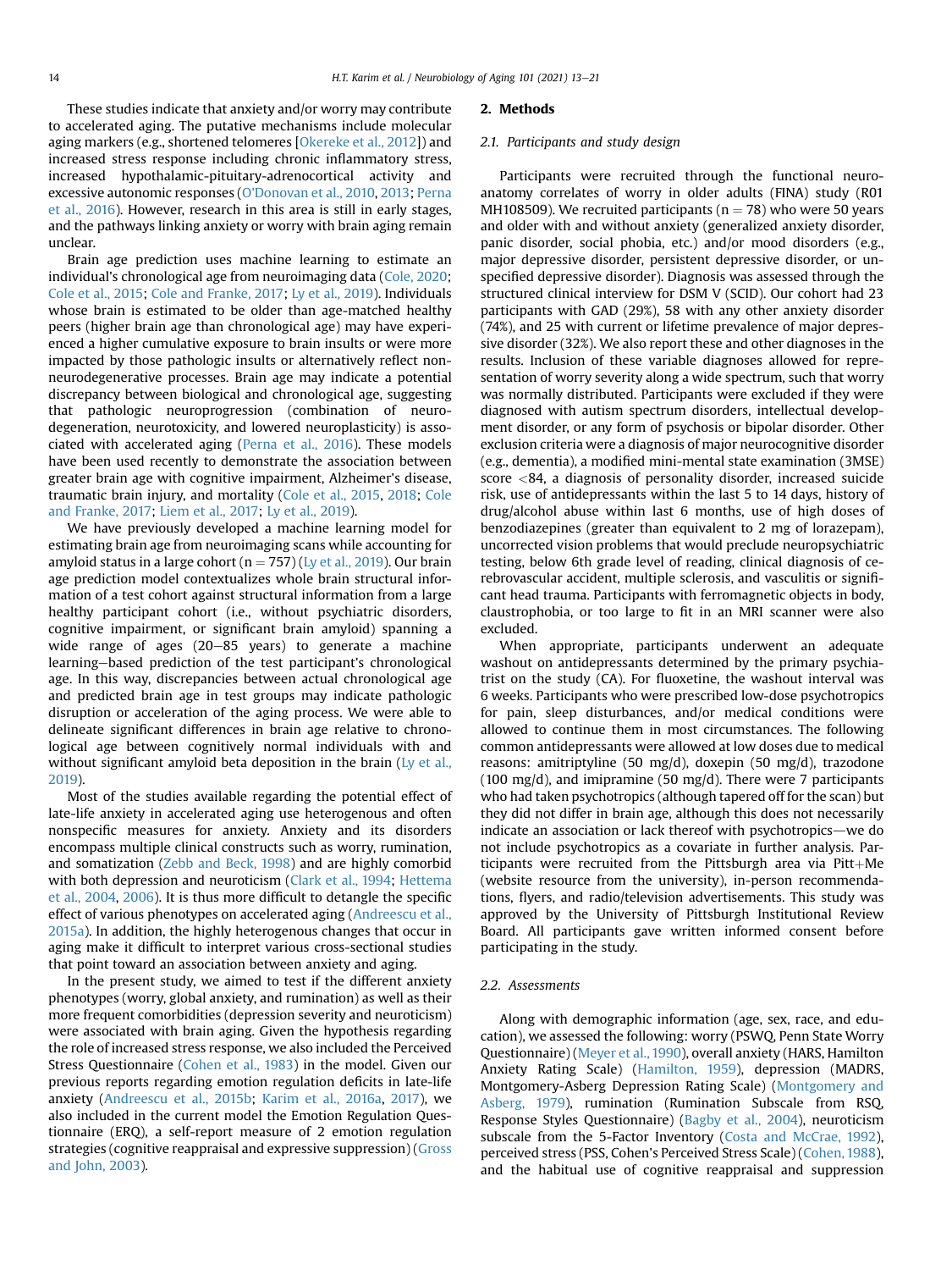subscale (ERQ, Emotion Regulation Questionnaire) [\(Gross and John,](#page-7-23) [2003\)](#page-7-23). We also collected data on illness severity (cumulative illness rating scale for geriatrics) ([Salvi et al., 2008\)](#page-8-4) and cognitive function (3MSE) [\(Teng and Chui, 1987\)](#page-8-5).

## 2.3. MRI Data Acquisition

Magnetic resonance imaging (MRI) scans were obtained at the MR Research Center of the University of Pittsburgh using a 3T Siemens MAGNETOM Prisma scanner and a 32-channel head coil. A sagittal, whole-brain T1-weighted magnetization prepared rapid gradient echo (MPRAGE) was collected with repetition time  $(TR) =$ 2400 ms, echo time (TE) = 2.22 ms, flip angle (FA) = 8 deg, field of view (FOV) =  $320 \times 300$  with 208 slices, 0.8 mm<sup>3</sup> isotropic resolution, 0.4 mm slice gap, and GeneRalized Autocalibrating Partial Parallel Acquisition (GRAPPA) with acceleration factor of 2 (total time 6.63 min). We used a suboptimal interslice gap of 0.4 mm as this allowed for higher isotropic resolution. We acknowledge this as a limitation. A sagittal, whole-brain T2-weighted Sampling Perfection with Application optimized Contrasts using different flip angle Evolution (SPACE) was collected with  $TR = 3200$  ms,  $TE = 563$  ms, FA  $=$  120 deg, FOV  $=$  320  $\times$  300 with 208 slices, 0.8 mm<sup>3</sup> isotropic resolution, no slice gap, and GRAPPA with acceleration factor of 2 (total time 5.95 min). An axial, whole-brain T2-weighted fluidattenuated inversion recovery (FLAIR) was collected with  $TR =$ 10,000 ms, TE = 91 ms, FA = 135 deg, inversion time  $(TI) = 2500$  ms, FOV = 320  $\times$  320 with 104 slices, 0.8 mm  $\times$  0.8 mm  $\times$  1.6 mm resolution, no slice gap, and GRAPPA with acceleration factor of 2 (total time 5.95 min). Participants were in the MR scanner for approximately 45–60 minutes as we also collected functional MRI data as well (not presented).

#### 2.4. Structural processing

Processing was conducted in statistical parametric mapping toolbox (SPM12) ([Penny et al., 2011\)](#page-7-29) in MatLab (2018b) (Math-Works, Natick, MA, USA). All interpolation was performed with a 4th degree B-spline and the similarity metric used for coregistration between different image types was normalized mutual information. The T2-SPACE and FLAIR were first independently coregistered to the MPRAGE. All 3 were input into a multispectral segmentation that bias corrects each image and segments them into gray matter, white matter, cerebrospinal fluid, skull, soft tissue, and air ([Ashburner and Friston, 2005\)](#page-6-5). Because of the high burden of white matter hyperintensities, we adjusted the number of Gaussians used to identify white matter to 2 to improve identification of gray and white matter ([Karim et al., 2016b\)](#page-7-30). This ensures an accurate segmentation of the gray matter. The gray and white matter maps are inputs into a process to generate a study-specific template to estimate gray matter images.

We used Diffeomorphic Anatomical Registration using Exponentiated Lie Algebra (DARTEL) to generate a study-specific template ([Ashburner, 2007\)](#page-6-6). DARTEL aligns each participant's gray matter image (along with white matter) to a standard Montreal Neurological Institute (MNI) space template using a combination of linear and nonlinear registrations. Then an average image is generated across all participants-this is the first template. The gray matter images are aligned again and coregistered again. Then another average image is generated. This process is iterated until an increasingly crisp average template is generated, to which the data are iteratively aligned. DARTEL uses an iterative process of averages across participants and iterative coregistration to improve normalization to a standard anatomic space. Once a study-specific template is generated (an iterative average across participants), each image is normalized and then transformed into a gray matter

image that preserves the total amount of gray matter by multiplying by the determinant of the Jacobian of the transformations [\(Ashburner, 2007\)](#page-6-6). All images are normalized to a 1 mm<sup>3</sup> isotropic resolution. The gray matter images were smoothed using a Gaussian kernel of full width at half-maximum of 4 mm. These gray matter images are input into the brain age estimation model.

## 2.5. Brain age estimation

We have previously validated a brain age estimation algorithm that predicts chronological age with gray matter maps [\(Ly et al.,](#page-7-15) [2019](#page-7-15)) using the Pattern Recognition for Neuroimaging Toolbox [\(Schrouff et al., 2013](#page-8-6)). Whole brain, voxel-wise gray matter densities were mean-centered and used to calculate a similarity matrix kernel (dot product) [\(LaConte et al., 2005\)](#page-7-31) that was input into a Gaussian processes regression to predict chronological age. The training set, which includes 757 adult MRIs of individuals without any psychiatric or neurologic disorder as well as Alzheimer's pathology as measured by positron emission tomography, has been previously described [\(Ly et al., 2019](#page-7-15)). These data were from the Alzheimer's Disease Neuroimaging Initiative (ADNI), Information eXtraction from Images, and Open Access Series of Imaging Studies  $(OASIS-3)$ —which are all publicly available. The cohort (ADNI, Information eXtraction from Images, and OASIS-3) is used as a covariate to account for differences in scanner/site/protocol. The present study's participants were not part of the training set. Using this pretrained model, we can estimate the brain age of each participant in the present study.

While white matter hyperintensities are likely factors that influence brain aging, our brain age model utilizes primarily gray matter and not white matter data. Thus, our brain age marker more accurately could be stated to be a "gray matter" age marker.

#### 2.6. Statistical analysis

We conducted a linear regression analysis in SPSS 26 (IBM, Armonk, NY). We used brain age as the outcome and the following as independent predictors: chronological age, sex, race, education (years), worry (PSWQ), anxiety (HARS), depression severity (MADRS), rumination (RSQ), neuroticism (neuroticism subscale from the 5 Factor Inventory (NEO-FFI)), reappraisal (ERQ, reappraisal subscale), suppression (ERQ, suppression subscale), and stress (PSS). The models conducted all had variance inflation factor below 5, showed normally distributed standardized residuals (based on a histogram and Q-Q plot) and did not violate the assumption of homoscedasticity.

A total of 69 participants (88.5%) had all data available, however, there were missing values for: 3MSE (4 not collected), HARS (2 lost questionnaires), MADRS (3 not collected, 2 lost questionnaires), RSQ (1 participant error, 1 not collected), NEO-FFI (2 refused, 4 participant error), ERQ (1 refused, 3 participant error), and PSS (1 refused, 3 participant error). We conducted multiple imputations analysis [\(Newgard and Haukoos, 2007;](#page-7-32) [Schafer, 1999](#page-8-7)) (5 imputations) in SPSS to impute missing values using the Markov Chain Monte Carlo method ([MacKay and Mac Kay, 2003](#page-7-33)) and fully conditional specification with linear regression, assuming our values were missing at random with an arbitrary missing pattern [\(Schunk,](#page-8-8) [2008](#page-8-8)). We conducted statistical independent *t*-tests or  $\chi^2$  tests where appropriate to identify if the 9 participants with missing data differed significantly on demographic and cognitive factors compared with those without missing data. We found that they did not differ on age, sex, race, and 3MSE but did find that education was lower by approximately 1 year in those who were missing data.

Every variable used in the regression as well as the outcome (brain age) were used in the imputation model, as this has been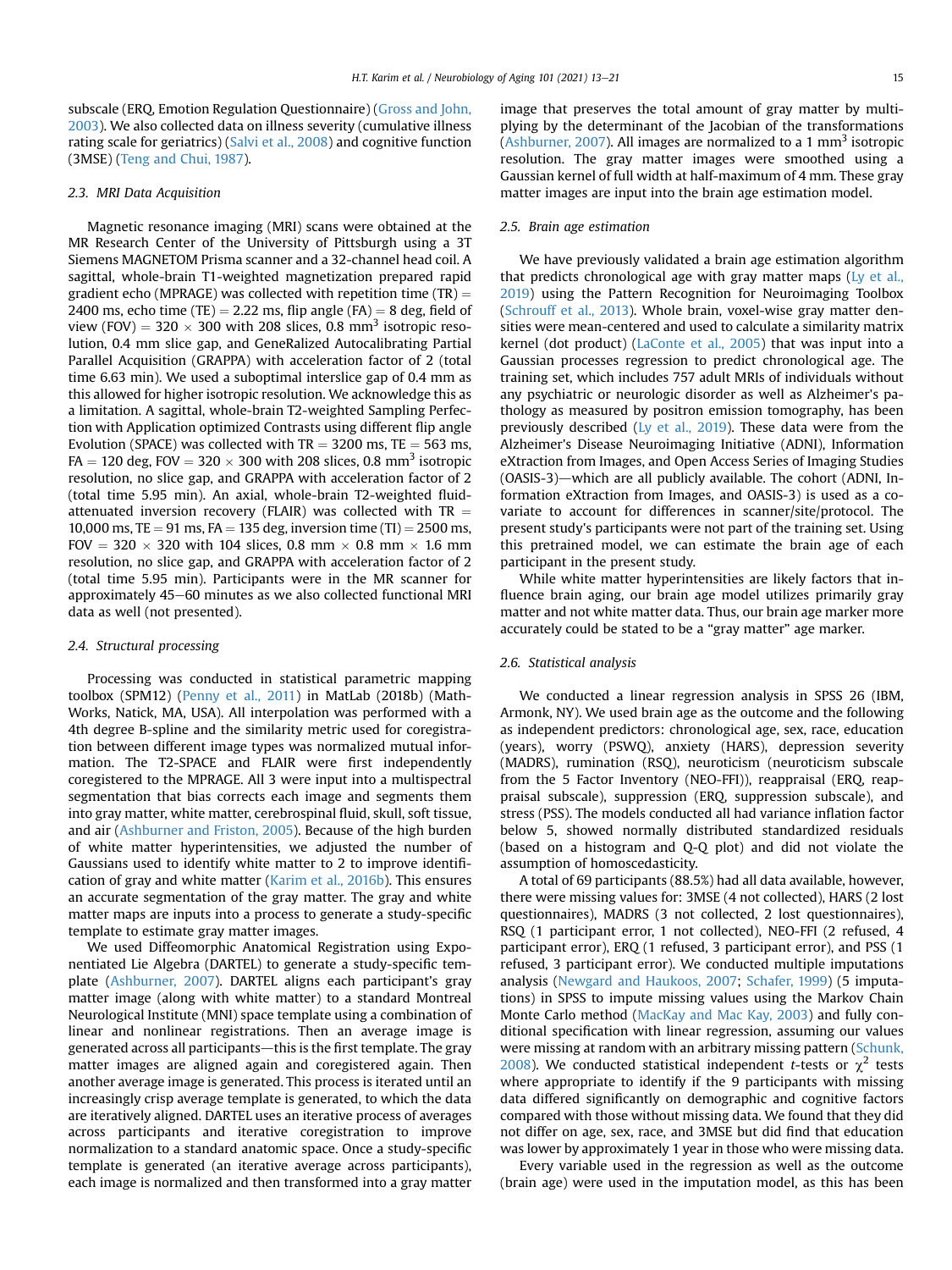<span id="page-3-0"></span>Table 1

| Characteristics of the sample |  |  |  |
|-------------------------------|--|--|--|
|-------------------------------|--|--|--|

| Variable name              | Total sample $(n = 78)$            |      | Number missing | Imputed mean (pooled) |
|----------------------------|------------------------------------|------|----------------|-----------------------|
|                            | Mean                               | Std. |                |                       |
| Age, y                     | 61.2                               | 8.5  | $\Omega$       | N/A                   |
| Sex, number female         | 53 (68%)                           |      | 0              | N/A                   |
| Race, W/B/HPI/MR           | 63 (81%); 13 (17%); 1 (1%); 1 (1%) |      | 0              | N/A                   |
| Education, years           | 15.6                               | 2.6  | 0              | N/A                   |
| Cumulative illness (CIRSG) | 3.0                                | 2.3  |                | N/A                   |
| Worry (PSWQ)               | 47.6                               | 14.7 |                | N/A                   |
| Anxiety (HARS)             | 8.5                                | 6.9  |                | 8.5                   |
| Depression (MADRS)         | 8.2                                | 8.1  |                | 8.6                   |
| Rumination (RSO)           | 37.7                               | 12.6 |                | 37.7                  |
| Neuroticism (NEO-FFI)      | 19.5                               | 10.7 | 6              | 19.9                  |
| Reappraisal (ERQ Subscale) | 29.4                               | 7.8  |                | 29.4                  |
| Suppression (ERQ Subscale) | 13.8                               | 5.4  |                | 13.8                  |
| Stress (PSS)               | 15.5                               | 8.6  |                | 15.6                  |
| Overall cognitive (3MSE)   | 96.7                               | 0.5  | 4              | N/A                   |
| Brain age, years           | 63.6                               | 6.1  | 0              | N/A                   |

Means and standard deviations are reported unless otherwise noted.

Means for both the original data and imputed values (see number of missing data) are reported.

Key: CIRSG, Cumulative Illness Rating Scale for Geriatrics; PSWQ, Penn State Worry Questionnaire; HARS, Hamilton Anxiety Rating Scale; MADRS, Montgomery-Asberg Depression Rating Scale; RSQ, Response Styles Questionnaire; NEO-FFI, Neuroticism, Extroversion, Openness to Experience-5 Factor Inventory; ERQ, Emotion Regulation Questionnaire; PSS, Cohen's Perceived Stress Scale; 3MSE, modified-mini mental status examination; N/A, not applicable or not imputed; Race: W, white, B, black, HPI, Hawaiian or Pacific Islander, and MR, mixed race.

shown to improve the imputation and is not a "self-fulfilling prophecy," but rather "replays the strength of associations between predictors and outcomes present in the complete cases, to enable valid analyses ([Moons et al., 2006](#page-7-34))." All variables were constrained to their appropriate values (e.g., HARS ranges from 0 to 56 and thus values may not be imputed outside this range). We report both the imputed pooled results as well as the estimates from the original model with missing data ( $n = 69$ ). Pooling is computed automatically by SPSS using Rubin's rules ([Rubin, 2004\)](#page-8-9).

Each variable was inspected for outliers, and the following variables had some outliers: HARS ( $n = 1$ ), MADRS ( $n = 4$ ), RSQ ( $n = 1$ ), brain age ( $n = 2$ ), and reappraisal ERQ subscale ( $n = 1$ ). We conducted the regression with those participants removed (not shown) and found that the estimates did not differ from when they were included in the model.

Factors that are associated with brain age, may also be associated with chronological age and thus may be a confound. To understand whether factors that were significantly related to brain age or chronological age or both, we conducted independent t-tests or correlations with chronological age.

## 2.7. Exploratory analysis

After statistical analysis, we found a significant association between brain age and rumination. The RSQ is increasingly divided into

## <span id="page-3-1"></span>Table 2

Regression model explaining variance in brain age

a reflective pondering and ruminative brooding component [\(Schoofs](#page-8-10) [et al., 2010;](#page-8-10) [Whitmer and Gotlib, 2011](#page-8-11)), these are largely thought to be adaptive and maladaptive, respectively. We divided the RSQ into those 2 components and then conducted multiple imputations as well as a similar regression analysis, however, replaced RSQ with either reflective pondering (RSQ reflection) or ruminative brooding (RSQ brooding). This helps address whether reflection versus brooding was significantly associated with brain age.

# 3. Results

We report the characteristics of the sample in [Table 1.](#page-3-0) Of note, worry is normally distributed around a mean worry severity of 47.6. Demographics match those of the surrounding Pittsburgh area. The mean absolute error between chronological and brain age in our sample was 4.7 with r (76) = 0.75 and  $r^2$  = 0.56, which indicates that our model was able to predict chronological age accurately in this sample within the expected tolerance. For characterization, we also report the following diagnoses based on the SCID for DSM V: 23 with GAD (29%), 58 with any other anxiety disorder (74%), 25 with current or lifetime prevalence of major depressive disorder (32%), 10 with either current dysthymic disorder/current or lifetime depressive disorder not otherwise specified/current or lifetime mood disorder due to general medication (13%), 19 with lifetime

| Variable               | ß       | B(SE)           | 95% CI            | t-statistic, p-value   |
|------------------------|---------|-----------------|-------------------|------------------------|
| Constant               |         | 27.834 (5.76)   | (16.295, 39.373)  | 4.832, $p < 0.001$     |
| Age                    | 0.81    | 0.567(0.058)    | (0.451, 0.684)    | 9.745, $p < 0.001$     |
| Sex (Male Reference)   | $-0.26$ | $-3.242(1.044)$ | $(-5.333,-1.151)$ | $-3.106$ , $p < 0.005$ |
| Race (White Reference) | $-0.04$ | $-0.643(1.323)$ | $(-3.293, 2.007)$ | $-0.486, p = 0.629$    |
| Education              | $-0.02$ | $-0.06(0.198)$  | $(-0.456, 0.336)$ | $-0.304$ , $p = 0.763$ |
| Worry (PSWO)           | 0.17    | 0.068(0.053)    | $(-0.037, 0.174)$ | 1.295, $p = 0.201$     |
| Anxiety (HARS)         | $-0.10$ | $-0.098(0.145)$ | $(-0.389, 0.193)$ | $-0.677, p = 0.501$    |
| Depression (MADRS)     | 0.09    | 0.065(0.109)    | $(-0.154, 0.284)$ | 0.593, $p = 0.556$     |
| Rumination (RSO)       | 0.29    | 0.143(0.06)     | (0.024, 0.263)    | 2.407, $p < 0.05$      |
| Neuroticism (FFI-N)    | $-0.15$ | $-0.088(0.08)$  | $(-0.248, 0.071)$ | $-1.11, p = 0.272$     |
| Reappraisal (ERO)      | 0.00    | $-0.001(0.065)$ | $-0.131, 0.129$   | $-0.016, p = 0.987$    |
| Suppression (ERQ)      | $-0.08$ | $-0.092(0.092)$ | $(-0.277, 0.093)$ | $-1.001, p = 0.321$    |
| Stress (PSS)           | $-0.09$ | $-0.06(0.085)$  | $(-0.231, 0.111)$ | $-0.707, p = 0.482$    |

ß values indicate standardized coefficients while B indicates unstandardized coefficients. We also report 95% confidence intervals and indicate significant associations in bold.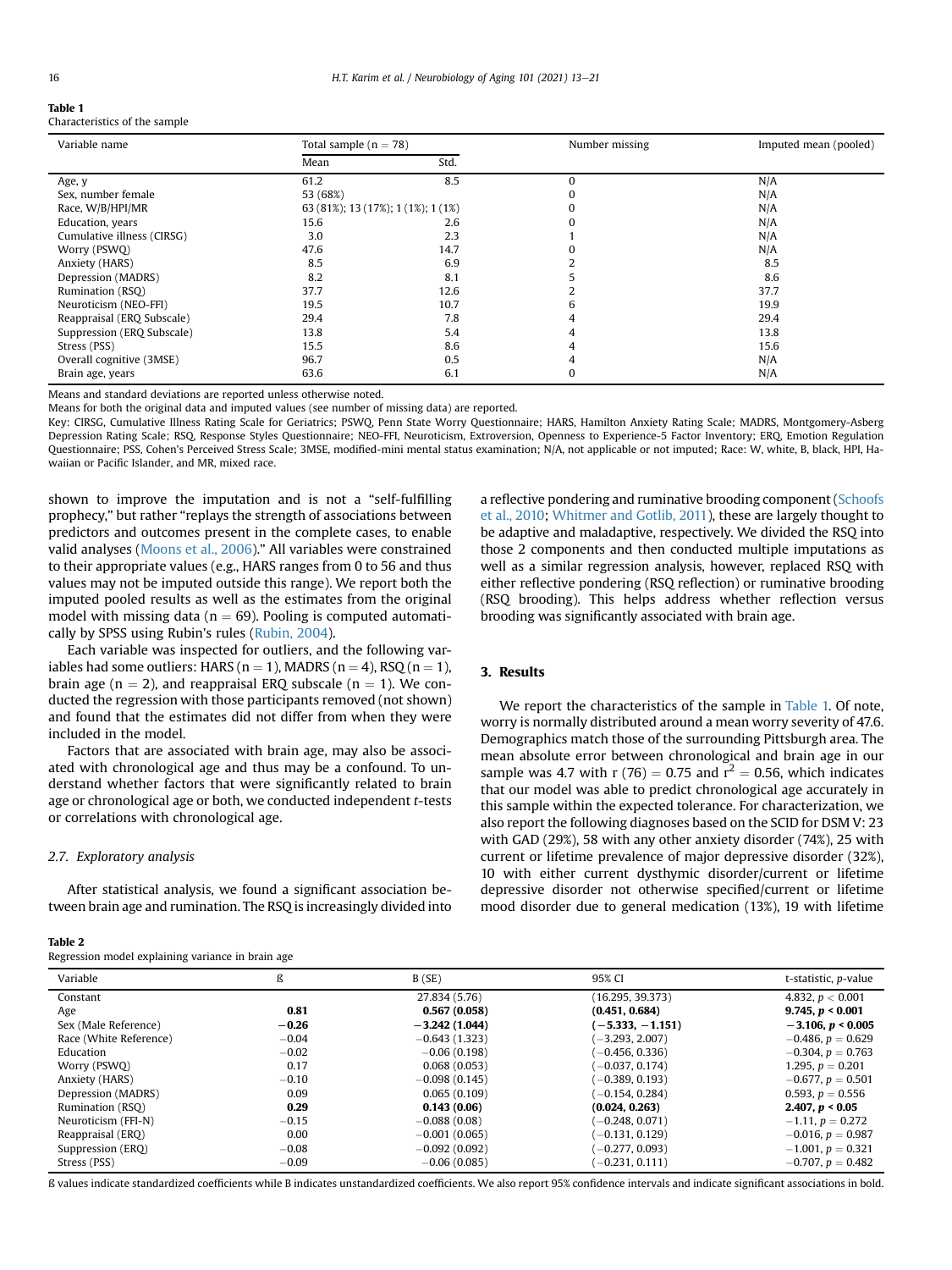#### <span id="page-4-0"></span>Table 3

Regression model explaining variance in brain age using imputed data

| Variable               | ß        | B(SE)           | 95% CI             | t-statistic, p-value   |
|------------------------|----------|-----------------|--------------------|------------------------|
| Constant               |          | 30.151 (5.606)  | (19.163, 41.138)   | 5.378, $p < 0.001$     |
| Age                    | 0.742    | 0.534(0.057)    | (0.422, 0.646)     | 9.374, $p < 0.001$     |
| Sex (Male reference)   | $-0.322$ | $-4.186(1.037)$ | $(-6.218, -2.153)$ | $-4.036$ , $p < 0.001$ |
| Race (White reference) | 0.017    | 0.264(1.245)    | $-2.176, 2.705$    | 0.212, $p = 0.832$     |
| Education              | $-0.047$ | $-0.111(0.195)$ | $-0.493, 0.272$    | $-0.567, p = 0.571$    |
| Worry (PSWO)           | 0.258    | 0.107(0.051)    | (0.008, 0.207)     | 2.107, $p < 0.05$      |
| Anxiety (HARS)         | $-0.184$ | $-0.162(0.14)$  | $-0.437, 0.113$    | $-1.158, p = 0.247$    |
| Depression (MADRS)     | 0.064    | 0.046(0.109)    | $-0.168, 0.259$    | 0.419, $p = 0.675$     |
| Rumination (RSO)       | 0.233    | 0.113(0.06)     | $(-0.003, 0.23)$   | 1.901, $p = 0.057$     |
| Neuroticism (FFI-N)    | $-0.107$ | $-0.06(0.083)$  | $-0.222, 0.102$    | $-0.726, p = 0.468$    |
| Reappraisal (ERO)      | 0.077    | 0.06(0.062)     | $-0.061, 0.181)$   | 0.979, $p = 0.328$     |
| Suppression (ERQ)      | $-0.149$ | $-0.169(0.09)$  | $-0.345, 0.007$    | $-1.879, p = 0.060$    |
| Stress (PSS)           | $-0.119$ | $-0.084(0.086)$ | $-0.252, 0.085$    | $-0.97, p = 0.332$     |

B indicates unstandardized coefficients. We also report 95% confidence intervals and indicate significant associations in bold.

prevalence of a substance use disorder (24%), and 5 with current/ lifetime prevalence of an eating disorder (6%).

We found that brain age was significantly associated with several factors that explained 72% of the variance in brain age  $[F(11,57) = 13.3, p < 0.001, r^2 = 0.72]$ . We found the following:

(1) for every year, participant's brain age was greater by 0.57 years (~6.8 months); (2) on average, women's brains were younger by 3.4 years (~41 months) than men's brains; and (3) for every point greater on the RSQ, brain age was greater by 0.14 years  $(-1.7$  months) (see [Table 2](#page-3-1) and [Fig. 1\)](#page-5-0).

After imputing values that were missing for 9 participants (see [Table 1](#page-3-0)), we reconducted our regression and found the following (pooled results, see [Table 3\)](#page-4-0): (1) for every year, participant's brain age was greater by approximately 0.53 years (~6.4 months); (2) on average, women's brains were younger by 4.1 years (~49 months) than men's brains; (3) for every point greater on the PSWQ, brain age was greater by 0.11 years  $(-1.3 \text{ months})$ ;  $(4)$  for every point greater on the RSQ, brain age was greater by 0.11 years (~1.3 months); (5) for every point greater on the ERQ suppression scale, brain age was lower by 0.17 years (~2.0 months).

The imputed models explained  $68\% - 72\%$  (range) of the variance in brain age across imputations (variance is not a pooled metric). We showed associations between these factors in [Fig. 1](#page-5-0) using nonimputed data.

We found that men and women did not differ by chronological age [t (76) = 0.9,  $p = 0$  .346]. We found that greater chronological age was correlated with lower rumination [RSQ,  $r(75) = -0.37$ ,  $p <$ 0.005] but not with worry [PSWQ, r  $(77) = -0.21$ ,  $p = 0.069$ ] or suppression [ERQ suppression, r (76) =  $-0.05$ , p = 0.685]. Pooled results did not differ.

## 3.1. Exploratory results

When replacing RSQ with RSQ reflection, we found no significant association between RSQ reflection and brain age in the imputed  $[t = 0.9, p = 0.360, B (SE) = 0.173 (0.189), B = 0.025, C1 =$  $(-0.199, 0.546)$ ] or original data [t = 1.2, p = 0.238, B (SE) = 0.232 (0.194),  $\beta = 0.113$ , CI = (-0.158, 0.621)]. When replacing RSQ with RSQ brooding, we found a significant association between RSQ brooding and brain age in the imputed  $[t = 2.2, p < 0.05, B(SE) =$ 0.514 (0.233),  $\beta = 0.228$ , CI = (0.057, 0.972)] and original data [t = 2.6,  $p < 0.05$ , B (SE) = 0.605 (0.235),  $\beta = 0.303$ , CI = (0.135, 1.075)].

## 4. Discussion

Our results indicate that worry and rumination in late life are associated with an accelerated brain aging process. Surprisingly, there was no effect of perceived stress and the propensity to use suppression seems to have had a protective effect on brain aging in this sample. Brain age in men was greater than brain age in women.

Worry and rumination share common phenomenological features such as difficult to control and repetitive negative thinking. However, worry and rumination have been typically described as 2 distinct processes, with worry being usually associated with prospective negative thinking and generalized anxiety disorder and rumination with retrospective negative thinking and depression [\(Nolen-Hoeksema, 2000](#page-7-35)). Classically, rumination is triggered by sad mood and maintains depressive symptoms by promoting negative cognitive biases [\(Just and Alloy, 1997\)](#page-7-36). Similarly, classic worry theoretical models such as Borkovec's cognitive avoidance model posit that worry serves as a cognitive avoidance strategy that inhibits the emotional processing of highly anxiogenic material [\(Borkovec, 1994\)](#page-7-37). However, newer theories propose a transdiagnostic approach that 1) includes both worry and rumination under the umbrella of repetitive negative thoughts (RNT) and 2) describe the detrimental effect of RNT throughout multiple categorical diagnoses including major depression, GAD, social phobia, bipolar disorder, obsessive compulsive disorder, eating disorders, and post-traumatic stress disorder ([Aldao et al., 2010](#page-6-7); [Ehring,](#page-7-38) [2008](#page-7-38)). Several authors have proposed RNT as the core of anxietydepression comorbidity [\(Gustavson et al., 2018](#page-7-39); [McEvoy et al.,](#page-7-40) [2013](#page-7-40)), while others emphasized the association of RNT with worse psychological, physical, and cognitive health in older adults [\(Segerstrom et al., 2010](#page-8-12)).

Recently, RNTs have been "imported" into the aging and dementia field. As such, in 2015, Marchant and Howard advanced a model of Cognitive Debt that would involve certain symptoms/ disorders actively depleting cognitive reserve and increase vulnerability to Alzheimer's disease (AD) [\(Marchant and Howard,](#page-7-41) [2015](#page-7-41)). Thus, there is building evidence that depression, anxiety, sleep disorders, neuroticism, and post-traumatic stress disorder increase the risk for AD, and the authors suggest that RNT is the shared process which may drive the acquisition of Cognitive Debt through diverting cognitive and emotional resources to distressing thought processes ([Marchant and Howard, 2015](#page-7-41)). The neurobiological signature of Cognitive Debt and AD might rely on the relationship between hippocampus, prefrontal cortex, and amygdala with the hypothalamic-pituitary-adrenocortical stress response [\(Marchant and Howard, 2015](#page-7-41)). More recently, RNT was crosssectionally associated with cognitive decline, beta-amyloid deposits, and entorhinal tau ([Marchant et al., 2020](#page-7-42)).

Our results, that single out both worry and rumination as predictors of accelerated aging, would fit well into the overall model of RNT as contributing to increased Cognitive Debt. These results also emphasize the need for preventative interventions targeting RNT in older adults (e.g., mindful meditation, cognitive behavioral therapy,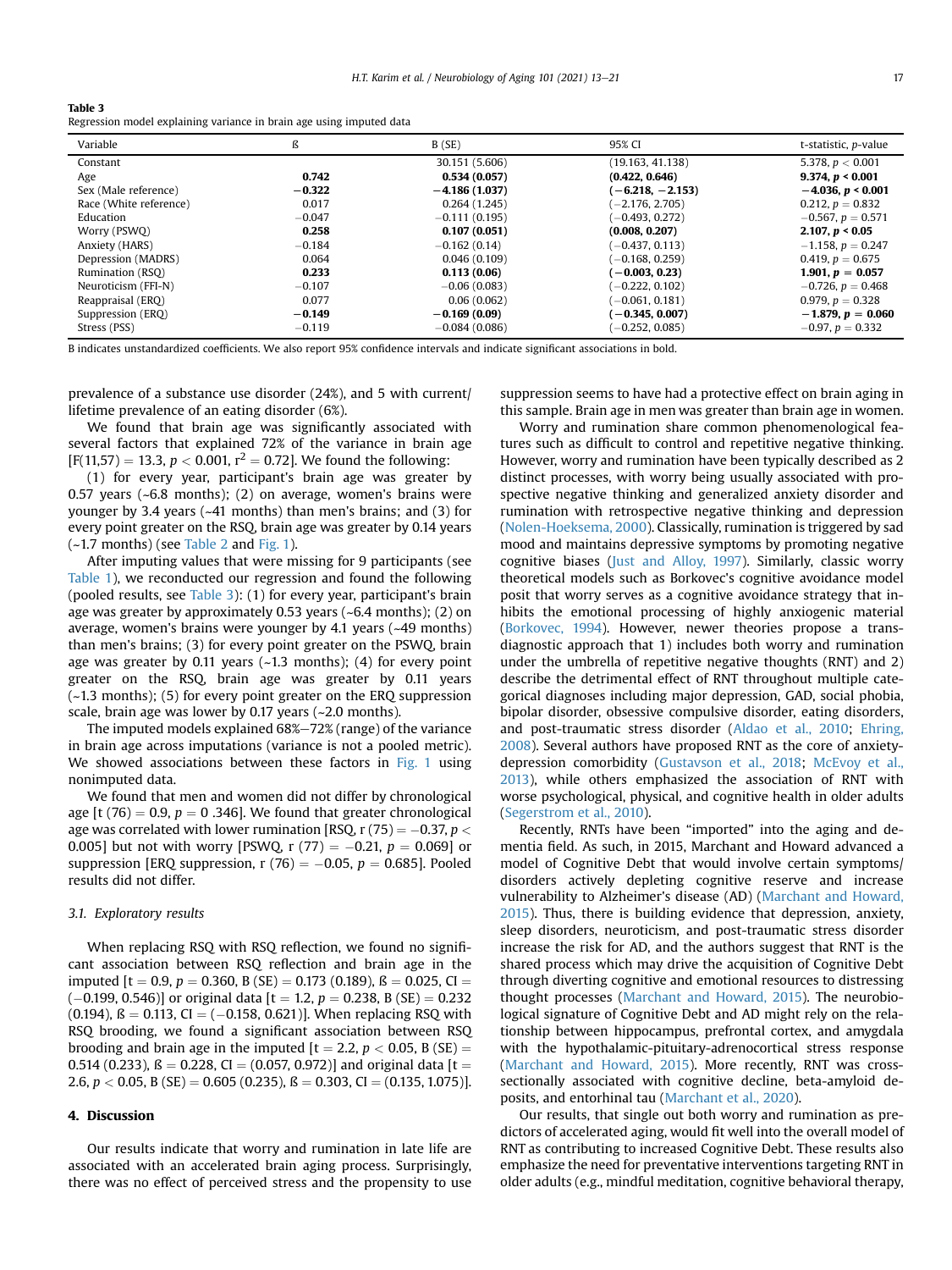<span id="page-5-0"></span>

Fig. 1. Significant associations between brain age and sex (A), worry (B), rumination (C), and suppression (D) adjusting for chronological age. Cutoffs for PSWQ, RSQ, and ERQ suppression were based off of the medians of the sample as these are meant to illustrate associations that used continuous measures. Greater brain age is associated with greater age, being men (than women), greater worry, greater rumination, and lower suppression.

or positive reappraisal therapy $-a$  newer attempt to incorporate mindful meditation into cognitive therapy [\[Hanley and Garland,](#page-7-43) [2014](#page-7-43)]).

The exploratory analysis regarding subtypes of rumination also rendered relevant results. Treynor, Gonzales, and Nolen-Hoeksema [\(Treynor et al., 2003\)](#page-8-13) differentiated between "reflective pondering" and "brooding" factors of rumination, and subsequent research confirmed that the brooding subtype of rumination encompasses the more maladaptive aspects of rumination and it is more often associated with mood/anxiety pathology in midlife ([Treynor et al.,](#page-8-13) [2003](#page-8-13)) and late-life [\(Sutterlin et al., 2012\)](#page-8-14) while reflective pondering may be conducive to problem-solving strategies [\(Sutterlin et al., 2012\)](#page-8-14). Our preliminary results pointing toward the brooding subtype as predictive of brain aging suggest that further refinement of RNT phenomenology may be required for both future interventions and mechanistic studies analyzing the biological underpinning of RNT.

Our brain age model was fit from data on participants who were without significant beta-amyloid in the brain, which made our brain age measure more sensitive to amyloid (i.e., individuals with significant amyloid had greater brain age) ([Ly et al., 2019](#page-7-15)). Given the link between RNT and dementia as well as beta-amyloid, there is

some reason to suspect a possible link in our study as well. Future studies should investigate whether and how RNT impacts brain aging with measures of beta amyloid to understand its role in impacting brain aging.

Regarding the protective role of expressive suppression, a response-focused form of emotion regulation that seeks to prevent the outward expression of an already-generated emotion ([Gross,](#page-7-44) [1998](#page-7-44)), several studies have indicated a positive association between expressive suppression and volumes of the anterior insula, dorsomedial prefrontal cortex, and dorsal anterior cingulate ([Cutuli,](#page-7-45) [2014;](#page-7-45) [Giuliani et al., 2011a](#page-7-46)[,b](#page-7-47); [Hermann et al., 2014\)](#page-7-48). Although there are data linking expressive suppression to anxious and depressive symptoms ([Gross and John, 2003](#page-7-23)) as well as memory impairment ([Hayes et al., 2010\)](#page-7-49), we may cautiously interpret these results through the use-dependent brain plasticity theory [\(Classen et al.,](#page-7-50) [1998](#page-7-50); [Giuliani et al., 2011a](#page-7-46)) that posits a "use it or lose it" approach. Thus, chronic preferential use of expressive suppression may maintain a higher volume in prefrontal brain regions counterbalancing the thinning effect of aging. An additional explanation involves the age group used in the present study-emotion regulation strategies effective in younger adults may become less effective with age [\(Urry, 2010](#page-8-15)), and although older adults report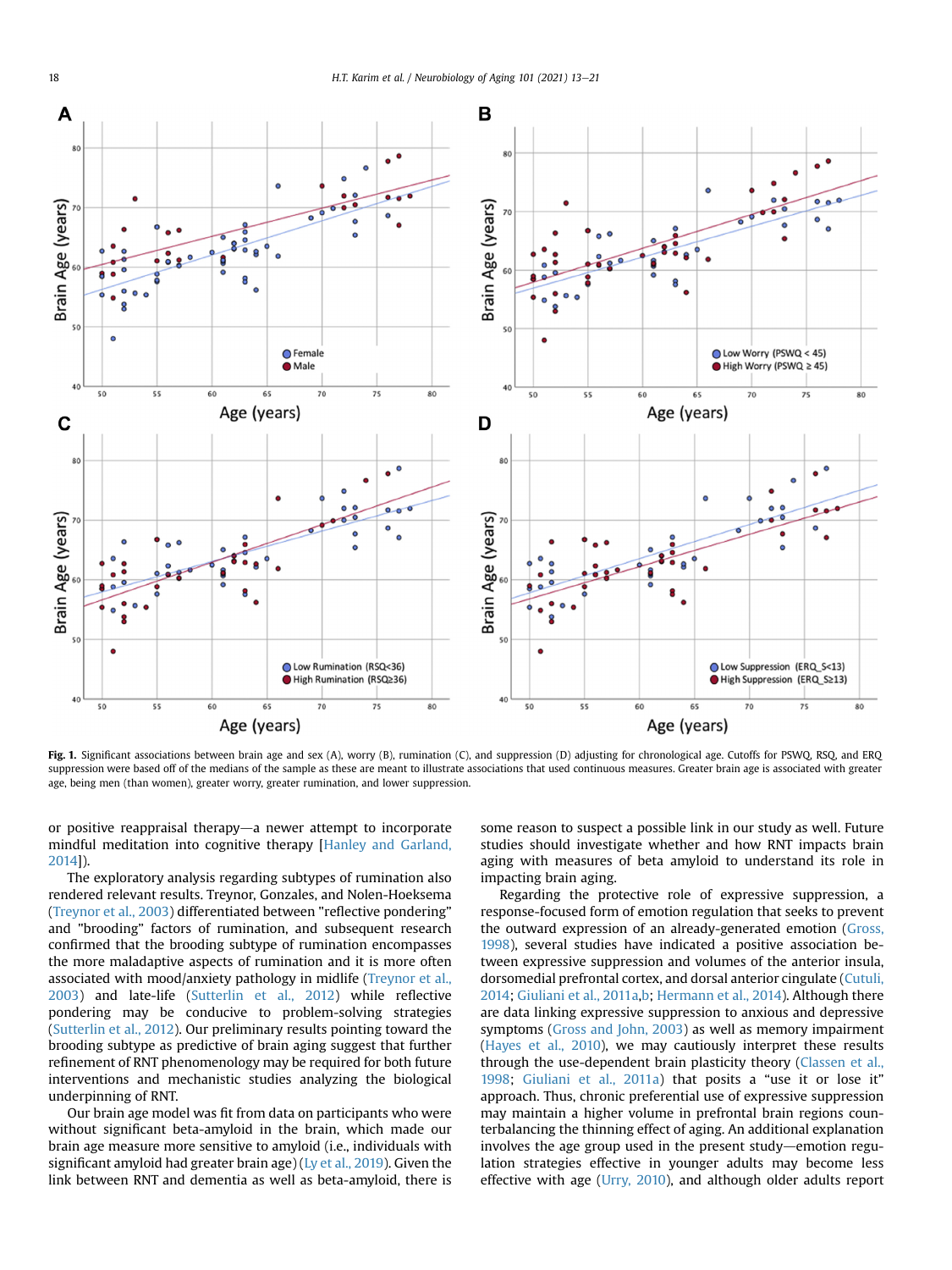using cognitive reappraisal more than younger adults, it is possible that older adults may rely less on a resource-demanding strategy such as reappraisal and use simpler techniques such as distraction or suppression ([Livingstone and Isaacowitz, 2018](#page-7-51)).

Our results confirm the multiple previous reports indicating that sex differences influence brain morphology and atrophy rates. Past studies have shown greater volume loss in the gray matter in men than women ([Armstrong et al., 2019\)](#page-6-8). Throughout adulthood, research indicates that the female brain is more youthful than the male brain, with studies in women showing less loss of cerebral blood flow after puberty, more brain glycolysis during young adulthood, and less loss of protein synthesis-related gene expression during aging [\(Goyal et al., 2019](#page-7-52)). These young/middle age adult characteristics might provide some degree of resilience to agingrelated changes and would apply to observations in large epidemiological studies of aging that associated male sex with worse memory and lower hippocampal volume among cognitively normal individuals ([Jack et al., 2015](#page-7-53)).

We found that there were no differences in chronological age between men and women in our study, and chronological age was not correlated with worry or expressive suppression. This further helps show that brain age is an independent correlate of sex, worry, and expressive suppression. We did find that rumination was negatively correlated with chronological age, but positively correlated with brain age. This may explain the crossing between lines for low/high rumination. Future studies should test whether age has a moderating role on the association between rumination and brain age.

Our study has several limitations: we do not have longitudinal data to follow-up on the effect of the predictive factors described previously; we also do not have any other biological markers of aging to corroborate the current results (e.g., inflammatory cytokines, cortisol levels, and cerebral beta-amyloid burden). Most participants had mild if any depressive symptoms; thus, we cannot make inferences about the added effect of clinical depression on accelerated aging. Given the cross-sectional nature of our study, it is unclear whether brain aging is a result of atrophy or damage or differences in non-neurodegenerative processes (e.g., may be due to differences in other interindividual differences). The use of fullwidth at half-maximum (FWHM) of 4 mm is based on previous brain age models which have used 4 mm ([Cole et al., 2015](#page-7-13), [2018](#page-7-16); [Ly](#page-7-15) [et al., 2019;](#page-7-15) [Smith et al., 2019](#page-8-16)), this likely can bias the results and is ultimately somewhat arbitrary. In the past, smoothing has been used to boost statistical power (i.e., greater smoothing reduces complexity of multiple comparisons problem), however, in brain aging models is largely meant to deal with greater structural variability due to aging. We used an MPRAGE with a slice gap of 0.4 mm<sup>3</sup> due to the high resolution of the sequence (0.8 mm<sup>3</sup>), and this may affect segmentation as other images were acquired at 1 mm<sup>3</sup> isotropic resolution. All images are resolved to a 1 mm<sup>3</sup> isotropic resolution with an FWHM of 4 mm, which help account for small differences. There are differences in the sites, scanners, and sequences for each site including this one which may inadvertently affect the results or conclusions of the present study. Typically, structural MRI scans are adequately harmonized for scanning parameters, however, our approach used a post hoc correction. Past studies have shown that this generates reliable brain age estimates ([Cole et al., 2017](#page-7-54)), but this may nonetheless affect the current results. Our sample is relatively well-educated (average 15 years), and because education has been shown to be associated with markers of reserve, this may mean that these results may not generalize well to the general population. Future studies should recruit samples with a broader education range and should also measure markers such as intelligence quotient as this may impact reserve as well. Another limitation is that the

participants who were missing some data differed on education by approximately 1 year, which may influence these results, however, they did not differ on cognitive function (3MSE). Future studies should investigate these associations in larger samples using approaches that utilize regularization and cross-validation as it is possible that a more parsimonious model (e.g., fewer predictors with maximized variance explained) may be a better fit. The brain age marker used in this analysis utilizes only gray matter maps and reflects a "gray matter" age rather than brain age in general so should be interpreted as such. Our analysis regarding brooding versus reflection was exploratory and should be interpreted with caution, but future studies should investigate the divergent mechanisms of these 2 constructs and their effect on brain age.

In conclusion, we present novel data suggesting a deleterious effect on aging of both worry and rumination in older adults as well as a potential protective effect of using expressive suppression. These results also emphasize the role of preventative interventions in reducing accelerated aging by targeting modifiable factors such as worry and rumination in late life.

## CRediT authorship contribution statement

Helmet T. Karim: Conceptualization, Methodology, Data curation, Formal analysis, Funding acquisition, Writing - original draft, Writing - review & editing. Maria Ly: Data curation, Writing - review & editing. Gary Yu: Data curation, Writing - review & editing. Robert Krafty: Conceptualization, Data curation, Formal analysis, Writing - review & editing. Dana L. Tudorascu: Conceptualization, Methodology, Data curation, Formal analysis, Funding acquisition, Writing - review & editing. **Howard J. Aizenstein:** Conceptualization, Methodology, Funding acquisition, Writing - review & editing. Carmen Andreescu: Conceptualization, Methodology, Data curation, Formal analysis, Funding acquisition, Writing - original draft, Writing - review & editing.

## Acknowledgements

The authors would like to acknowledge the staff of the Geriatric Psychiatry Neuroimaging Laboratory for their work and support.

Funding: This work was funded by NIMH R01MH108509, NIMH R01 MH 076079, NIMH R01 MH121619, NIA R01AG023651, R01GM113243, and NIA T32AG055381.

Conflicts of interest: The authors report no conflicts of interest.

#### <span id="page-6-7"></span>References

- <span id="page-6-2"></span>[Aldao, A., Nolen-Hoeksema, S., Schweizer, S., 2010. Emotion-regulation strategies](http://refhub.elsevier.com/S0197-4580(21)00016-6/sref1) [across psychopathology: a meta-analytic review. Clin. Psychol. Rev. 30, 217](http://refhub.elsevier.com/S0197-4580(21)00016-6/sref1) $-237$ .
- <span id="page-6-3"></span>[Andreescu, C., Mennin, D., Tudorascu, D., Sheu, L.K., Walker, S., Banihashemi, L.,](http://refhub.elsevier.com/S0197-4580(21)00016-6/sref2) [Aizenstein, H., 2015a. The many faces of anxiety-neurobiological correlates of](http://refhub.elsevier.com/S0197-4580(21)00016-6/sref2) [anxiety phenotypes. Psychiatry Res. 234, 96](http://refhub.elsevier.com/S0197-4580(21)00016-6/sref2)-[105.](http://refhub.elsevier.com/S0197-4580(21)00016-6/sref2)
- <span id="page-6-1"></span>[Andreescu, C., Sheu, L.K., Tudorascu, D., Gross, J.J., Walker, S., Banihashemi, L.,](http://refhub.elsevier.com/S0197-4580(21)00016-6/sref3) [Aizenstein, H., 2015b. Emotion reactivity and regulation in late-life generalized](http://refhub.elsevier.com/S0197-4580(21)00016-6/sref3) [anxiety disorder: functional connectivity at baseline and post-treatment. Am. J.](http://refhub.elsevier.com/S0197-4580(21)00016-6/sref3) [Geriatr. Psychiatry 23, 200](http://refhub.elsevier.com/S0197-4580(21)00016-6/sref3)-[214.](http://refhub.elsevier.com/S0197-4580(21)00016-6/sref3)
- <span id="page-6-0"></span>[Andreescu, C., Tudorascu, D., Sheu, L.K., Rangarajan, A., Butters, M.A., Walker, S.,](http://refhub.elsevier.com/S0197-4580(21)00016-6/sref4) [Berta, R., Desmidt, T., Aizenstein, H., 2017. Brain structural changes in late-life](http://refhub.elsevier.com/S0197-4580(21)00016-6/sref4) [generalized anxiety disorder. Psychiatry Res. 268, 15](http://refhub.elsevier.com/S0197-4580(21)00016-6/sref4)-[21.](http://refhub.elsevier.com/S0197-4580(21)00016-6/sref4)
- <span id="page-6-8"></span>[Andreescu, C., Varon, D., 2015. New research on anxiety disorders in the elderly and](http://refhub.elsevier.com/S0197-4580(21)00016-6/sref5) [an update on evidence-based treatments. Curr. Psychiatry Rep. 17, 595](http://refhub.elsevier.com/S0197-4580(21)00016-6/sref5).
- <span id="page-6-6"></span>[Armstrong, N.M., An, Y., Beason-Held, L., Doshi, J., Erus, G., Ferrucci, L., Davatzikos, C.,](http://refhub.elsevier.com/S0197-4580(21)00016-6/sref6) [Resnick, S.M., 2019. Sex differences in brain aging and predictors of neuro](http://refhub.elsevier.com/S0197-4580(21)00016-6/sref6)[degeneration in cognitively healthy older adults. Neurobiol. Aging 81, 146](http://refhub.elsevier.com/S0197-4580(21)00016-6/sref6)-[156](http://refhub.elsevier.com/S0197-4580(21)00016-6/sref6).
- <span id="page-6-5"></span><span id="page-6-4"></span>[Ashburner, J., 2007. A fast diffeomorphic image registration algorithm. Neuroimage](http://refhub.elsevier.com/S0197-4580(21)00016-6/sref7) [38, 95](http://refhub.elsevier.com/S0197-4580(21)00016-6/sref7)-[113.](http://refhub.elsevier.com/S0197-4580(21)00016-6/sref7)
- Ashburner, J., Friston, K.J., 2005. Unifi[ed segmentation. Neuroimage 26, 839](http://refhub.elsevier.com/S0197-4580(21)00016-6/sref8)-[851.](http://refhub.elsevier.com/S0197-4580(21)00016-6/sref8)
- [Bagby, R.M., Rector, N.A., Bacchiochi, J.R., McBride, C., 2004. The stability of the](http://refhub.elsevier.com/S0197-4580(21)00016-6/sref9) [response styles questionnaire rumination scale in a sample of patients with](http://refhub.elsevier.com/S0197-4580(21)00016-6/sref9) [major depression. Cogn. Ther. Res. 28, 527](http://refhub.elsevier.com/S0197-4580(21)00016-6/sref9)–[538.](http://refhub.elsevier.com/S0197-4580(21)00016-6/sref9)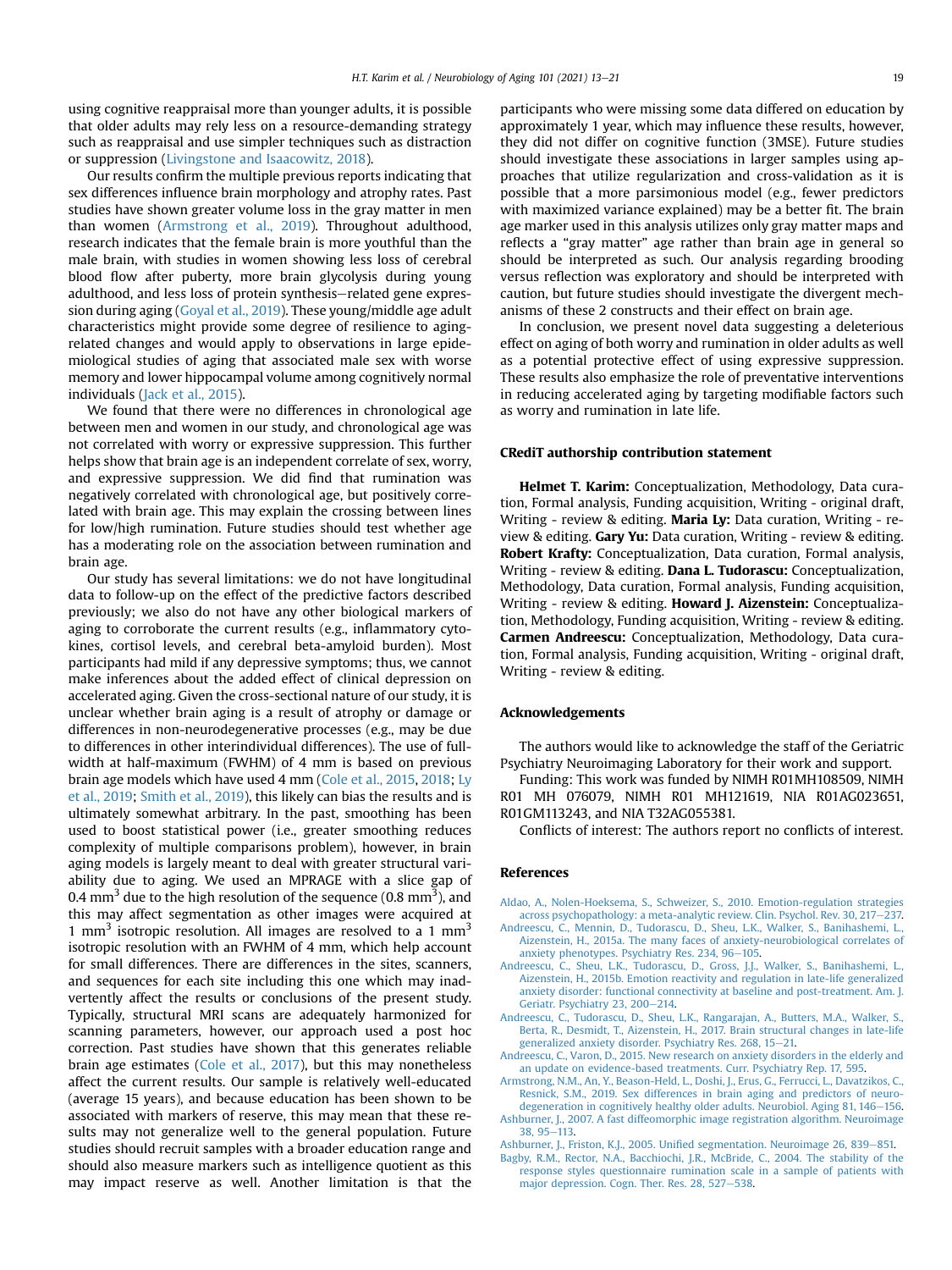- <span id="page-7-37"></span>[Borkovec, T.D., 1994. The nature, functions, and origins of worry. In: Tallis, G.D.F.](http://refhub.elsevier.com/S0197-4580(21)00016-6/sref10) [\(Ed.\), Worrying: Perspectives on Theory, Assessment, and Treatment. Wiley &](http://refhub.elsevier.com/S0197-4580(21)00016-6/sref10) [Sons, Sussex, England](http://refhub.elsevier.com/S0197-4580(21)00016-6/sref10).
- <span id="page-7-18"></span>[Clark, L.A., Watson, D., Mineka, S., 1994. Temperament, personality, and the mood](http://refhub.elsevier.com/S0197-4580(21)00016-6/sref11) [and anxiety disorders. J. Abnorm Psychol. 103, 103](http://refhub.elsevier.com/S0197-4580(21)00016-6/sref11)-[116.](http://refhub.elsevier.com/S0197-4580(21)00016-6/sref11)
- <span id="page-7-50"></span>[Classen, J., Liepert, J., Wise, S.P., Hallett, M., Cohen, L.G., 1998. Rapid plasticity of](http://refhub.elsevier.com/S0197-4580(21)00016-6/sref12) [human cortical movement representation induced by practice. J. Neurophysiol.](http://refhub.elsevier.com/S0197-4580(21)00016-6/sref12) [79, 1117](http://refhub.elsevier.com/S0197-4580(21)00016-6/sref12)-[1123](http://refhub.elsevier.com/S0197-4580(21)00016-6/sref12).
- <span id="page-7-28"></span>Cohen, S., 1988. Perceived stress in a probability sample of the United States. In: Spacapan, S., Oskamp, S. (Eds.), The Claremont Symposium on Applied Social Psychology. The social psychology of health. Sage Publications, Inc., pp. 31-67. URL. <https://psycnet.apa.org/record/1988-98838-002>
- <span id="page-7-21"></span>[Cohen, S., Kamarck, T., Mermelstein, R., 1983. A global measure of perceived stress.](http://refhub.elsevier.com/S0197-4580(21)00016-6/sref14) [J. Health Soc. Behav. 24, 385](http://refhub.elsevier.com/S0197-4580(21)00016-6/sref14)-[396.](http://refhub.elsevier.com/S0197-4580(21)00016-6/sref14)
- <span id="page-7-12"></span>[Cole, J.H., 2020. Multimodality neuroimaging brain-age in UK biobank: relationship](http://refhub.elsevier.com/S0197-4580(21)00016-6/sref15) [to biomedical, lifestyle, and cognitive factors. Neurobiol. Aging 92, 34](http://refhub.elsevier.com/S0197-4580(21)00016-6/sref15)-[42](http://refhub.elsevier.com/S0197-4580(21)00016-6/sref15).
- <span id="page-7-14"></span>[Cole, J.H., Franke, K., 2017. Predicting age using neuroimaging: innovative brain](http://refhub.elsevier.com/S0197-4580(21)00016-6/sref16) [ageing biomarkers. Trends Neurosci. 40, 681](http://refhub.elsevier.com/S0197-4580(21)00016-6/sref16)-[690.](http://refhub.elsevier.com/S0197-4580(21)00016-6/sref16)
- <span id="page-7-13"></span>[Cole, J.H., Leech, R., Sharp, D.J., Alzheimer's Disease Neuroimaging, I, 2015. Predic](http://refhub.elsevier.com/S0197-4580(21)00016-6/sref17)[tion of brain age suggests accelerated atrophy after traumatic brain injury. Ann.](http://refhub.elsevier.com/S0197-4580(21)00016-6/sref17) [Neurol. 77, 571](http://refhub.elsevier.com/S0197-4580(21)00016-6/sref17)-[581.](http://refhub.elsevier.com/S0197-4580(21)00016-6/sref17)
- <span id="page-7-54"></span>[Cole, J.H., Poudel, R.P.K., Tsagkrasoulis, D., Caan, M.W.A., Steves, C., Spector, T.D.,](http://refhub.elsevier.com/S0197-4580(21)00016-6/sref18) [Montana, G., 2017. Predicting brain age with deep learning from raw imaging](http://refhub.elsevier.com/S0197-4580(21)00016-6/sref18) data results in a reliable and heritable biomarker. Neuroimage 163,  $115-124$ .
- <span id="page-7-16"></span>[Cole, J.H., Ritchie, S.J., Bastin, M.E., Valdes Hernandez, M.C., Munoz Maniega, S.,](http://refhub.elsevier.com/S0197-4580(21)00016-6/sref19) [Royle, N., Corley, J., Pattie, A., Harris, S.E., Zhang, Q., Wray, N.R., Redmond, P.,](http://refhub.elsevier.com/S0197-4580(21)00016-6/sref19) [Marioni, R.E., Starr, J.M., Cox, S.R., Wardlaw, J.M., Sharp, D.J., Deary, I.J., 2018.](http://refhub.elsevier.com/S0197-4580(21)00016-6/sref19) [Brain age predicts mortality. Mol. Psychiatry 23, 1385](http://refhub.elsevier.com/S0197-4580(21)00016-6/sref19)-[1392.](http://refhub.elsevier.com/S0197-4580(21)00016-6/sref19)
- <span id="page-7-27"></span>[Costa, P.T., McCrae, R.R., 1992. Revised NEO personality inventory \(NEO-PI-R\) and](http://refhub.elsevier.com/S0197-4580(21)00016-6/sref20) Neo fi[ve-factor inventory \(NEO-FFI\). Psychol. Assess. Resour.](http://refhub.elsevier.com/S0197-4580(21)00016-6/sref20)
- <span id="page-7-45"></span>[Cutuli, D., 2014. Cognitive reappraisal and expressive suppression strategies role in](http://refhub.elsevier.com/S0197-4580(21)00016-6/sref21) [the emotion regulation: an overview on their modulatory effects and neural](http://refhub.elsevier.com/S0197-4580(21)00016-6/sref21) [correlates. Front Syst. Neurosci. 8, 175.](http://refhub.elsevier.com/S0197-4580(21)00016-6/sref21)
- <span id="page-7-2"></span>[Donovan, N.J., Locascio, J.J., Marshall, G.A., Gatchel, J., Hanseeuw, B.J., Rentz, D.M.,](http://refhub.elsevier.com/S0197-4580(21)00016-6/sref22) [Johnson, K.A., Sperling, R.A., Harvard Aging Brain, S, 2018. Longitudinal associ](http://refhub.elsevier.com/S0197-4580(21)00016-6/sref22)[ation of amyloid beta and anxious-depressive symptoms in cognitively normal](http://refhub.elsevier.com/S0197-4580(21)00016-6/sref22) [older adults. Am. J. Psychiatry 175, 530](http://refhub.elsevier.com/S0197-4580(21)00016-6/sref22)-[537.](http://refhub.elsevier.com/S0197-4580(21)00016-6/sref22)
- <span id="page-7-38"></span>[Ehring, T., Watkins, E.R., 2008. Repetitive negative thinking as a transdiagnostic](http://refhub.elsevier.com/S0197-4580(21)00016-6/sref23) process. Int. I. Cogn. Ther.  $1.192-205$ .
- <span id="page-7-46"></span>[Giuliani, N.R., Drabant, E.M., Bhatnagar, R., Gross, J.J., 2011a. Emotion regulation and](http://refhub.elsevier.com/S0197-4580(21)00016-6/sref24) [brain plasticity: expressive suppression use predicts anterior insula volume.](http://refhub.elsevier.com/S0197-4580(21)00016-6/sref24) Neuroimage  $58, 10-15$  $58, 10-15$ .
- <span id="page-7-47"></span>[Giuliani, N.R., Drabant, E.M., Gross, J.J., 2011b. Anterior cingulate cortex volume and](http://refhub.elsevier.com/S0197-4580(21)00016-6/sref25) [emotion regulation: is bigger better? Biol. Psychol. 86, 379](http://refhub.elsevier.com/S0197-4580(21)00016-6/sref25)-[382.](http://refhub.elsevier.com/S0197-4580(21)00016-6/sref25)
- <span id="page-7-52"></span>[Goyal, M.S., Blazey, T.M., Su, Y., Couture, L.E., Durbin, T.J., Bateman, R.J., Benzinger, T.L.,](http://refhub.elsevier.com/S0197-4580(21)00016-6/sref26) [Morris, J.C., Raichle, M.E., Vlassenko, A.G., 2019. Persistent metabolic youth in the](http://refhub.elsevier.com/S0197-4580(21)00016-6/sref26) [aging female brain. Proc. Natl. Acad. Sci. U. S. A. 116, 3251](http://refhub.elsevier.com/S0197-4580(21)00016-6/sref26)-[3255.](http://refhub.elsevier.com/S0197-4580(21)00016-6/sref26)
- <span id="page-7-44"></span>[Gross, J.J., 1998. Antecedent- and response-focused emotion regulation: divergent](http://refhub.elsevier.com/S0197-4580(21)00016-6/sref27) [consequences for experience, expression, and physiology. J. Personal. Soc. Psy](http://refhub.elsevier.com/S0197-4580(21)00016-6/sref27)[chol. 74, 224](http://refhub.elsevier.com/S0197-4580(21)00016-6/sref27)-[237.](http://refhub.elsevier.com/S0197-4580(21)00016-6/sref27)
- <span id="page-7-23"></span>[Gross, J.J., John, O.P., 2003. Individual differences in two emotion regulation pro](http://refhub.elsevier.com/S0197-4580(21)00016-6/sref28)[cesses: implications for affect, relationships, and well-being. J. Personal. Soc.](http://refhub.elsevier.com/S0197-4580(21)00016-6/sref28) [Psychol. 85, 348](http://refhub.elsevier.com/S0197-4580(21)00016-6/sref28)-[362.](http://refhub.elsevier.com/S0197-4580(21)00016-6/sref28)
- <span id="page-7-39"></span>[Gustavson, D.E., du Pont, A., Whisman, M.A., Miyake, A., 2018. Evidence for trans](http://refhub.elsevier.com/S0197-4580(21)00016-6/sref29)[diagnostic repetitive negative thinking and its association with rumination,](http://refhub.elsevier.com/S0197-4580(21)00016-6/sref29) [worry, and depression and anxiety symptoms: a commonality analysis. Collabra](http://refhub.elsevier.com/S0197-4580(21)00016-6/sref29) [Psychol. 4, 13.](http://refhub.elsevier.com/S0197-4580(21)00016-6/sref29)
- <span id="page-7-25"></span>[Hamilton, M., 1959. The assessment of anxiety states by rating. Br. J. Med. Psychol.](http://refhub.elsevier.com/S0197-4580(21)00016-6/sref30)  $32.50 - 55.$  $32.50 - 55.$
- <span id="page-7-43"></span>[Hanley, A.W., Garland, E.L., 2014. Dispositional Mindfulness Co-varies with self](http://refhub.elsevier.com/S0197-4580(21)00016-6/sref31)[reported positive reappraisal. Pers. Individ. Dif. 66, 146](http://refhub.elsevier.com/S0197-4580(21)00016-6/sref31)-[152](http://refhub.elsevier.com/S0197-4580(21)00016-6/sref31).
- <span id="page-7-49"></span>[Hayes, J.P., Morey, R.A., Petty, C.M., Seth, S., Smoski, M.J., McCarthy, G., Labar, K.S.,](http://refhub.elsevier.com/S0197-4580(21)00016-6/sref32) [2010. Staying cool when things get hot: emotion regulation modulates neural](http://refhub.elsevier.com/S0197-4580(21)00016-6/sref32) [mechanisms of memory encoding. Front Hum. Neurosci. 4, 230](http://refhub.elsevier.com/S0197-4580(21)00016-6/sref32).
- <span id="page-7-48"></span>[Hermann, A., Bieber, A., Keck, T., Vaitl, D., Stark, R., 2014. Brain structural basis of](http://refhub.elsevier.com/S0197-4580(21)00016-6/sref33) [cognitive reappraisal and expressive suppression. Soc. Cogn. Affect Neurosci. 9,](http://refhub.elsevier.com/S0197-4580(21)00016-6/sref33) [1435](http://refhub.elsevier.com/S0197-4580(21)00016-6/sref33)-[1442](http://refhub.elsevier.com/S0197-4580(21)00016-6/sref33).
- <span id="page-7-20"></span>[Hettema, J.M., Neale, M.C., Myers, J.M., Prescott, C.A., Kendler, K.S., 2006.](http://refhub.elsevier.com/S0197-4580(21)00016-6/sref34) [A population-based twin study of the relationship between neuroticism and](http://refhub.elsevier.com/S0197-4580(21)00016-6/sref34) [internalizing disorders. Am. J. Psychiatry 163, 857](http://refhub.elsevier.com/S0197-4580(21)00016-6/sref34)-[864](http://refhub.elsevier.com/S0197-4580(21)00016-6/sref34).
- <span id="page-7-19"></span>[Hettema, J.M., Prescott, C.A., Kendler, K.S., 2004. Genetic and environmental sources](http://refhub.elsevier.com/S0197-4580(21)00016-6/sref35) [of covariation between generalized anxiety disorder and neuroticism. Am. J.](http://refhub.elsevier.com/S0197-4580(21)00016-6/sref35) [Psychiatry 161, 1581](http://refhub.elsevier.com/S0197-4580(21)00016-6/sref35)-[1587.](http://refhub.elsevier.com/S0197-4580(21)00016-6/sref35)
- <span id="page-7-53"></span>[Jack Jr., C.R., Wiste, H.J., Weigand, S.D., Knopman, D.S., Vemuri, P., Mielke, M.M.,](http://refhub.elsevier.com/S0197-4580(21)00016-6/sref36) [Lowe, V., Senjem, M.L., Gunter, J.L., Machulda, M.M., Gregg, B.E., Pankratz, V.S.,](http://refhub.elsevier.com/S0197-4580(21)00016-6/sref36) [Rocca, W.A., Petersen, R.C., 2015. Age, sex, and APOE epsilon4 effects on](http://refhub.elsevier.com/S0197-4580(21)00016-6/sref36) [memory, brain structure, and beta-amyloid across the adult life span. JAMA](http://refhub.elsevier.com/S0197-4580(21)00016-6/sref36) [Neurol. 72, 511](http://refhub.elsevier.com/S0197-4580(21)00016-6/sref36)-[519.](http://refhub.elsevier.com/S0197-4580(21)00016-6/sref36)
- <span id="page-7-36"></span>[Just, N., Alloy, L.B., 1997. The response styles theory of depression: tests and an](http://refhub.elsevier.com/S0197-4580(21)00016-6/sref37) extension of the theory. J. Abnorm Psychol.  $106$ ,  $221-229$ .
- <span id="page-7-7"></span>[Karim, H., Tudorascu, D.L., Aizenstein, H., Walker, S., Good, R., Andreescu, C., 2016a.](http://refhub.elsevier.com/S0197-4580(21)00016-6/sref38) [Emotion reactivity and cerebrovascular burden in late-life GAD: a neuroimaging](http://refhub.elsevier.com/S0197-4580(21)00016-6/sref38) [study. Am. J. Geriatr. Psychiatry 24, 1040](http://refhub.elsevier.com/S0197-4580(21)00016-6/sref38)-[1050](http://refhub.elsevier.com/S0197-4580(21)00016-6/sref38).
- <span id="page-7-30"></span>[Karim, H.T., Andreescu, C., MacCloud, R.L., Butters, M.A., Reynolds, C.F.,](http://refhub.elsevier.com/S0197-4580(21)00016-6/sref39) [Aizenstein, H.J., Tudorascu, D.L., 2016b. The effects of white matter disease on](http://refhub.elsevier.com/S0197-4580(21)00016-6/sref39) [the accuracy of automated segmentation. Psychiatry Res. Neuroimaging 253,](http://refhub.elsevier.com/S0197-4580(21)00016-6/sref39)  $7 - 14$  $7 - 14$  $7 - 14$
- <span id="page-7-22"></span>[Karim, H.T., Tudorascu, D.L., Butters, M.A., Walker, S., Aizenstein, H.J., Andreescu, C.,](http://refhub.elsevier.com/S0197-4580(21)00016-6/sref40) [2017. In the grip of worry: cerebral blood](http://refhub.elsevier.com/S0197-4580(21)00016-6/sref40) flow changes during worry induction [and reappraisal in late-life generalized anxiety disorder. Transl. Psychiatry 7,](http://refhub.elsevier.com/S0197-4580(21)00016-6/sref40) [e1204](http://refhub.elsevier.com/S0197-4580(21)00016-6/sref40).
- <span id="page-7-31"></span>[LaConte, S., Strother, S., Cherkassky, V., Anderson, J., Hu, X., 2005. Support vector](http://refhub.elsevier.com/S0197-4580(21)00016-6/sref41) machines for temporal classifi[cation of block design fMRI data. Neuroimage 26,](http://refhub.elsevier.com/S0197-4580(21)00016-6/sref41)  $317 - 329$  $317 - 329$  $317 - 329$
- <span id="page-7-0"></span>[Lambiase, M.J., Kubzansky, L.D., Thurston, R.C., 2014. Prospective study of anxiety](http://refhub.elsevier.com/S0197-4580(21)00016-6/sref42) [and incident stroke. Stroke 45, 438](http://refhub.elsevier.com/S0197-4580(21)00016-6/sref42)-[443](http://refhub.elsevier.com/S0197-4580(21)00016-6/sref42).
- <span id="page-7-17"></span>[Liem, F., Varoquaux, G., Kynast, J., Beyer, F., Kharabian Masouleh, S.,](http://refhub.elsevier.com/S0197-4580(21)00016-6/sref43) [Huntenburg, J.M., Lampe, L., Rahim, M., Abraham, A., Craddock, R.C., Riedel-](http://refhub.elsevier.com/S0197-4580(21)00016-6/sref43)Heller, S., Luck, T., Loeffl[er, M., Schroeter, M.L., Witte, A.V., Villringer, A.,](http://refhub.elsevier.com/S0197-4580(21)00016-6/sref43) [Margulies, D.S., 2017. Predicting brain-age from multimodal imaging data cap](http://refhub.elsevier.com/S0197-4580(21)00016-6/sref43)[tures cognitive impairment. Neuroimage 148, 179](http://refhub.elsevier.com/S0197-4580(21)00016-6/sref43)-[188.](http://refhub.elsevier.com/S0197-4580(21)00016-6/sref43)
- <span id="page-7-51"></span>[Livingstone, K.M., Isaacowitz, D.M., 2018. The roles of age and attention in general](http://refhub.elsevier.com/S0197-4580(21)00016-6/sref44) [emotion regulation, reappraisal, and expressive suppression. Psychol. Aging 33,](http://refhub.elsevier.com/S0197-4580(21)00016-6/sref44) [373](http://refhub.elsevier.com/S0197-4580(21)00016-6/sref44)-[383](http://refhub.elsevier.com/S0197-4580(21)00016-6/sref44).
- <span id="page-7-6"></span>[Ly, M., Andreescu, C., 2018. Advances and barriers for clinical neuroimaging in late](http://refhub.elsevier.com/S0197-4580(21)00016-6/sref45)[life mood and anxiety disorders. Curr. Psychiatry Rep. 20, 7.](http://refhub.elsevier.com/S0197-4580(21)00016-6/sref45)
- <span id="page-7-15"></span>[Ly, M., Yu, G.Z., Karim, H.T., Muppidi, N.R., Mizuno, A., Klunk, W.E., Aizenstein, H.J.,](http://refhub.elsevier.com/S0197-4580(21)00016-6/sref46) Alzheimer'[s Disease Neuroimaging, I, 2019. Improving brain age prediction](http://refhub.elsevier.com/S0197-4580(21)00016-6/sref46) [models: incorporation of amyloid status in Alzheimer](http://refhub.elsevier.com/S0197-4580(21)00016-6/sref46)'s disease. Neurobiol. [Aging 87, 44](http://refhub.elsevier.com/S0197-4580(21)00016-6/sref46)-[48.](http://refhub.elsevier.com/S0197-4580(21)00016-6/sref46)
- <span id="page-7-33"></span>[MacKay, D.J., Mac Kay, D.J., 2003. Information Theory, Inference and Learning Al](http://refhub.elsevier.com/S0197-4580(21)00016-6/sref47)[gorithms. Cambridge University Press, Cambridge, England](http://refhub.elsevier.com/S0197-4580(21)00016-6/sref47).
- <span id="page-7-41"></span>[Marchant, N.L., Howard, R.J., 2015. Cognitive debt and Alzheimer's disease.](http://refhub.elsevier.com/S0197-4580(21)00016-6/sref48) [J. Alzheimers Dis. 44, 755](http://refhub.elsevier.com/S0197-4580(21)00016-6/sref48)-[770.](http://refhub.elsevier.com/S0197-4580(21)00016-6/sref48)
- <span id="page-7-42"></span>[Marchant, N.L., Lovland, L.R., Jones, R., Pichet Binette, A., Gonneaud, J., Arenaza-](http://refhub.elsevier.com/S0197-4580(21)00016-6/sref49)[Urquijo, E.M., Chetelat, G., Villeneuve, S., Group, P.-A.R., 2020. Repetitive nega](http://refhub.elsevier.com/S0197-4580(21)00016-6/sref49)[tive thinking is associated with amyloid, tau, and cognitive decline. Alzheimers](http://refhub.elsevier.com/S0197-4580(21)00016-6/sref49) [Dement. 16, 1054](http://refhub.elsevier.com/S0197-4580(21)00016-6/sref49)-[1064.](http://refhub.elsevier.com/S0197-4580(21)00016-6/sref49)
- <span id="page-7-40"></span>[McEvoy, P.M., Watson, H., Watkins, E.R., Nathan, P., 2013. The relationship between](http://refhub.elsevier.com/S0197-4580(21)00016-6/sref50) [worry, rumination, and comorbidity: evidence for repetitive negative thinking](http://refhub.elsevier.com/S0197-4580(21)00016-6/sref50) [as a transdiagnostic construct. J. Affect. Disord. 151, 313](http://refhub.elsevier.com/S0197-4580(21)00016-6/sref50)-[320](http://refhub.elsevier.com/S0197-4580(21)00016-6/sref50).
- <span id="page-7-24"></span>[Meyer, T.J., Miller, M.L., Metzger, R.L., Borkovec, T.D., 1990. Development and vali](http://refhub.elsevier.com/S0197-4580(21)00016-6/sref51)[dation of the Penn state worry questionnaire. Behav. Res. Ther. 28, 487](http://refhub.elsevier.com/S0197-4580(21)00016-6/sref51)-[495.](http://refhub.elsevier.com/S0197-4580(21)00016-6/sref51)
- <span id="page-7-26"></span>[Montgomery, S.A., Asberg, M., 1979. A new depression scale designed to be sensitive](http://refhub.elsevier.com/S0197-4580(21)00016-6/sref52) to change. Br. J. Psychiatry 134,  $382-389$ .
- <span id="page-7-34"></span>[Moons, K.G., Donders, R.A., Stijnen, T., Harrell Jr., F.E., 2006. Using the outcome for](http://refhub.elsevier.com/S0197-4580(21)00016-6/sref53) [imputation of missing predictor values was preferred. J. Clin. Epidemiol. 59,](http://refhub.elsevier.com/S0197-4580(21)00016-6/sref53) [1092](http://refhub.elsevier.com/S0197-4580(21)00016-6/sref53)-[1101.](http://refhub.elsevier.com/S0197-4580(21)00016-6/sref53)
- <span id="page-7-32"></span>[Newgard, C.D., Haukoos, J.S., 2007. Advanced statistics: missing data in clinical](http://refhub.elsevier.com/S0197-4580(21)00016-6/sref54)
- <span id="page-7-35"></span>research–[part 2: multiple imputation. Acad. Emerg. Med. 14, 669](http://refhub.elsevier.com/S0197-4580(21)00016-6/sref54)–[678](http://refhub.elsevier.com/S0197-4580(21)00016-6/sref54).<br>[Nolen-Hoeksema, S., 2000. The role of rumination in depressive disorders and](http://refhub.elsevier.com/S0197-4580(21)00016-6/sref55) [mixed anxiety/depressive symptoms. J. Abnorm Psychol. 109, 504](http://refhub.elsevier.com/S0197-4580(21)00016-6/sref55)–[511.](http://refhub.elsevier.com/S0197-4580(21)00016-6/sref55)
- <span id="page-7-9"></span>[O'Donovan, A., Hughes, B.M., Slavich, G.M., Lynch, L., Cronin, M.T., O'Farrelly, C.,](http://refhub.elsevier.com/S0197-4580(21)00016-6/sref56) [Malone, K.M., 2010. Clinical anxiety, cortisol and interleukin-6: evidence for](http://refhub.elsevier.com/S0197-4580(21)00016-6/sref56) specifi[city in emotion-biology relationships. Brain Behav. Immun. 24,](http://refhub.elsevier.com/S0197-4580(21)00016-6/sref56) [1074](http://refhub.elsevier.com/S0197-4580(21)00016-6/sref56)-[1077.](http://refhub.elsevier.com/S0197-4580(21)00016-6/sref56)
- <span id="page-7-10"></span>[O'Donovan, A., Slavich, G.M., Epel, E.S., Neylan, T.C., 2013. Exaggerated neurobio](http://refhub.elsevier.com/S0197-4580(21)00016-6/sref57)[logical sensitivity to threat as a mechanism linking anxiety with increased risk](http://refhub.elsevier.com/S0197-4580(21)00016-6/sref57) [for diseases of aging. Neurosci. Biobehav Rev. 37, 96](http://refhub.elsevier.com/S0197-4580(21)00016-6/sref57)-[108](http://refhub.elsevier.com/S0197-4580(21)00016-6/sref57).
- <span id="page-7-1"></span>[Okereke, O.I., Grodstein, F., 2013. Phobic anxiety and cognitive performance over 4](http://refhub.elsevier.com/S0197-4580(21)00016-6/sref58) [years among community-dwelling older women in the Nurses' Health Study.](http://refhub.elsevier.com/S0197-4580(21)00016-6/sref58) [Am. J. Geriatr. Psychiatry 21, 1125](http://refhub.elsevier.com/S0197-4580(21)00016-6/sref58)-[1134](http://refhub.elsevier.com/S0197-4580(21)00016-6/sref58).
- <span id="page-7-8"></span>[Okereke, O.I., Prescott, J., Wong, J.Y., Han, J., Rexrode, K.M., De Vivo, I., 2012. High](http://refhub.elsevier.com/S0197-4580(21)00016-6/sref59) [phobic anxiety is related to lower leukocyte telomere length in women. PLoS](http://refhub.elsevier.com/S0197-4580(21)00016-6/sref59) [One 7, e40516.](http://refhub.elsevier.com/S0197-4580(21)00016-6/sref59)
- <span id="page-7-29"></span>[Penny, W.D., Friston, K.J., Ashburner, J.T., Kiebel, S.J., Nichols, T.E., 2011. Statistical](http://refhub.elsevier.com/S0197-4580(21)00016-6/sref60) [Parametric Mapping: The Analysis of Functional Brain Images. Elsevier,](http://refhub.elsevier.com/S0197-4580(21)00016-6/sref60) [Amsterdam, Netherlands](http://refhub.elsevier.com/S0197-4580(21)00016-6/sref60).
- <span id="page-7-11"></span>[Perna, G., Iannone, G., Alciati, A., Caldirola, D., 2016. Are anxiety disorders associated](http://refhub.elsevier.com/S0197-4580(21)00016-6/sref61) [with accelerated aging? A focus on neuroprogression. Neural Plast. 2016,](http://refhub.elsevier.com/S0197-4580(21)00016-6/sref61) [8457612](http://refhub.elsevier.com/S0197-4580(21)00016-6/sref61).
- <span id="page-7-4"></span>[Pietrzak, R.H., Lim, Y.Y., Neumeister, A., Ames, D., Ellis, K.A., Harrington, K.,](http://refhub.elsevier.com/S0197-4580(21)00016-6/sref62) [Lautenschlager, N.T., Restrepo, C., Martins, R.N., Masters, C.L., Villemagne, V.L.,](http://refhub.elsevier.com/S0197-4580(21)00016-6/sref62) [Rowe, C.C., Maruff, P., Australian Imaging, B, Lifestyle Research, G, 2015. Amy](http://refhub.elsevier.com/S0197-4580(21)00016-6/sref62)[loid-beta, anxiety, and cognitive decline in preclinical Alzheimer disease: a](http://refhub.elsevier.com/S0197-4580(21)00016-6/sref62) [multicenter, prospective cohort study. JAMA Psychiatry 72, 284](http://refhub.elsevier.com/S0197-4580(21)00016-6/sref62)-[291.](http://refhub.elsevier.com/S0197-4580(21)00016-6/sref62)
- <span id="page-7-5"></span>[Pietrzak, R.H., Maruff, P., Woodward, M., Fredrickson, J., Fredrickson, A., Krystal, J.H.,](http://refhub.elsevier.com/S0197-4580(21)00016-6/sref63) [Southwick, S.M., Darby, D., 2012. Mild worry symptoms predict decline in](http://refhub.elsevier.com/S0197-4580(21)00016-6/sref63) [learning and memory in healthy older adults: a 2-year prospective cohort study.](http://refhub.elsevier.com/S0197-4580(21)00016-6/sref63) [Am. J. Geriatr. Psychiatry 20, 266](http://refhub.elsevier.com/S0197-4580(21)00016-6/sref63)-[275.](http://refhub.elsevier.com/S0197-4580(21)00016-6/sref63)
- <span id="page-7-3"></span>[Pietrzak, R.H., Scott, J.C., Neumeister, A., Lim, Y.Y., Ames, D., Ellis, K.A., Harrington, K.,](http://refhub.elsevier.com/S0197-4580(21)00016-6/sref64) [Lautenschlager, N.T., Szoeke, C., Martins, R.N., Masters, C.L., Villemagne, V.L.,](http://refhub.elsevier.com/S0197-4580(21)00016-6/sref64) [Rowe, C.C., Maruff, P., Australian Imaging, B, Lifestyle Research, G, 2014. Anxiety](http://refhub.elsevier.com/S0197-4580(21)00016-6/sref64) [symptoms, cerebral amyloid burden and memory decline in healthy older](http://refhub.elsevier.com/S0197-4580(21)00016-6/sref64) [adults without dementia: 3-year prospective cohort study. Br. J. Psychiatry 204,](http://refhub.elsevier.com/S0197-4580(21)00016-6/sref64)  $400 - 401$  $400 - 401$ .